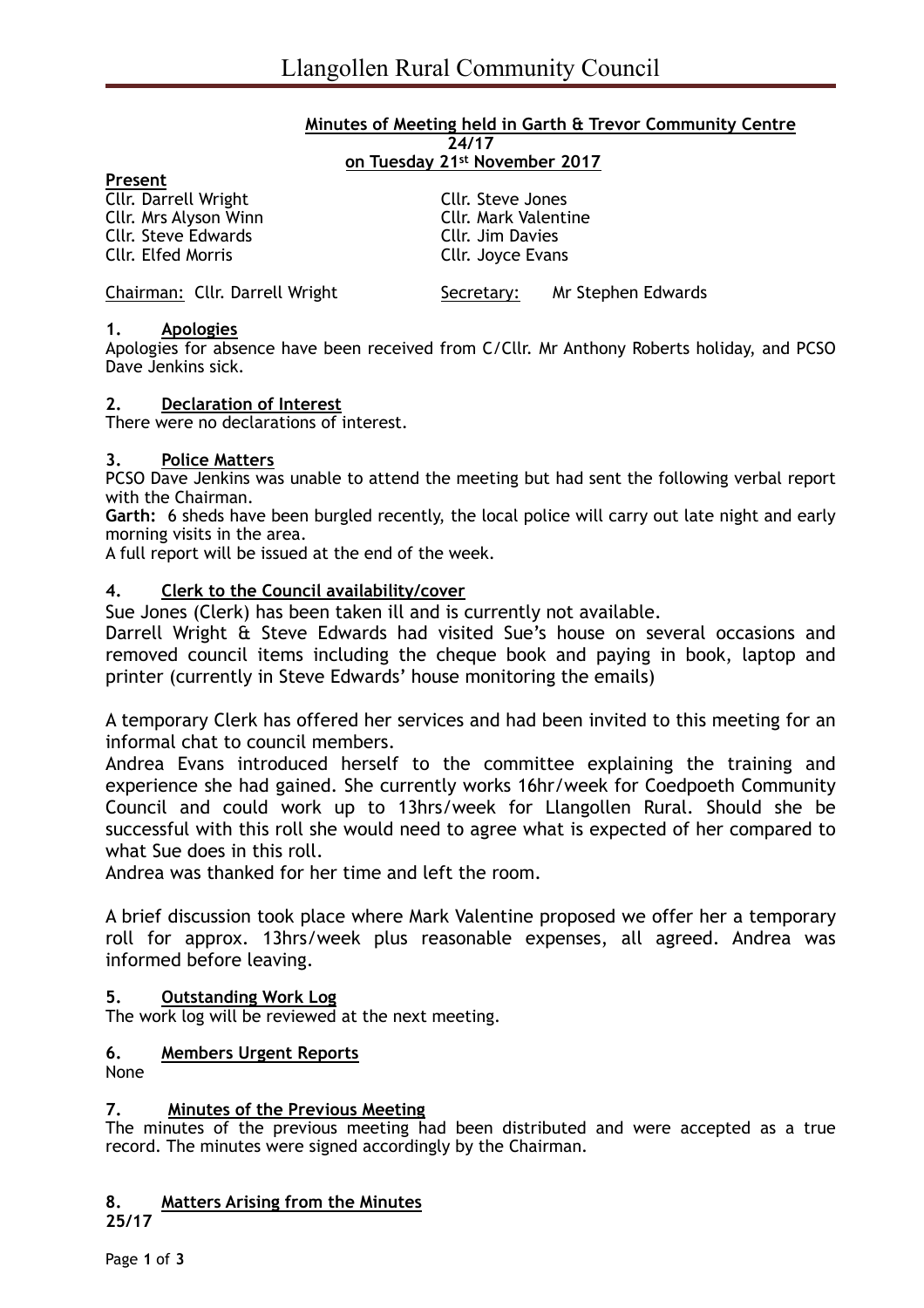There were no matters arising.

# **9. Planning**

## **Certificates of Decision:**

Planning approval had been passed around to Councillors for parking on the old Flexsys warehouse site prior to the meeting and no objections were raised, there was a recommendation to start work ASAP

## **10. Correspondence**

**Email:** Report from Cefn Mawr of trees being cut down by the Duke of Wellington pub, this has been under review due to a previous complaint but no new trees have been cut down recently.

## **11. Footpaths & Roadways**

Nothing to report.

## **12. Projects 2016/2017**

Nothing to report.

## **13. Community Agent**

Currently on hold until further notice.

## **14. Meetings / Training**

Nothing to report

# **15. Noddfa Cemetery Report**

Elfed currently holds the Cemetery file.

#### **16. Playgrounds**

ROSPA say the fence tops at the Fron playground is a low risk to the children. P Green working through some maintenance Items off a list supplied by Sue.

## **17. Newsletter**

On hold until 2018

## **18. Finance**

The finance committee had met recently and have agreed the precept for 2018/2019 The precept was distributed to council members and a brief explanation was given by the Finance chair, all agreed it was sufficient.

As Sue Jones is currently unavailable it was agreed that Joyce Evans, as Chair of the finance committee, should be the main signatory of the cheque book, proposed by Cllr Mark Valentine and seconded by Elfed Morris. Bank mandate is to be updated accordingly.

The Chairman had contacted the clerk's accountants regarding her wages; they had stated they could only speak to a person nominated by the committee with a written letter confirming this person. Steve Edwards was nominated at the recent finance meeting and approved by the full committee.

The Clerk is entitled to sick pay

# **19. Date, Time and Venue of the Next Meeting**

**26/17** 

As there was no further business to discuss, the Chairman closed the meeting.